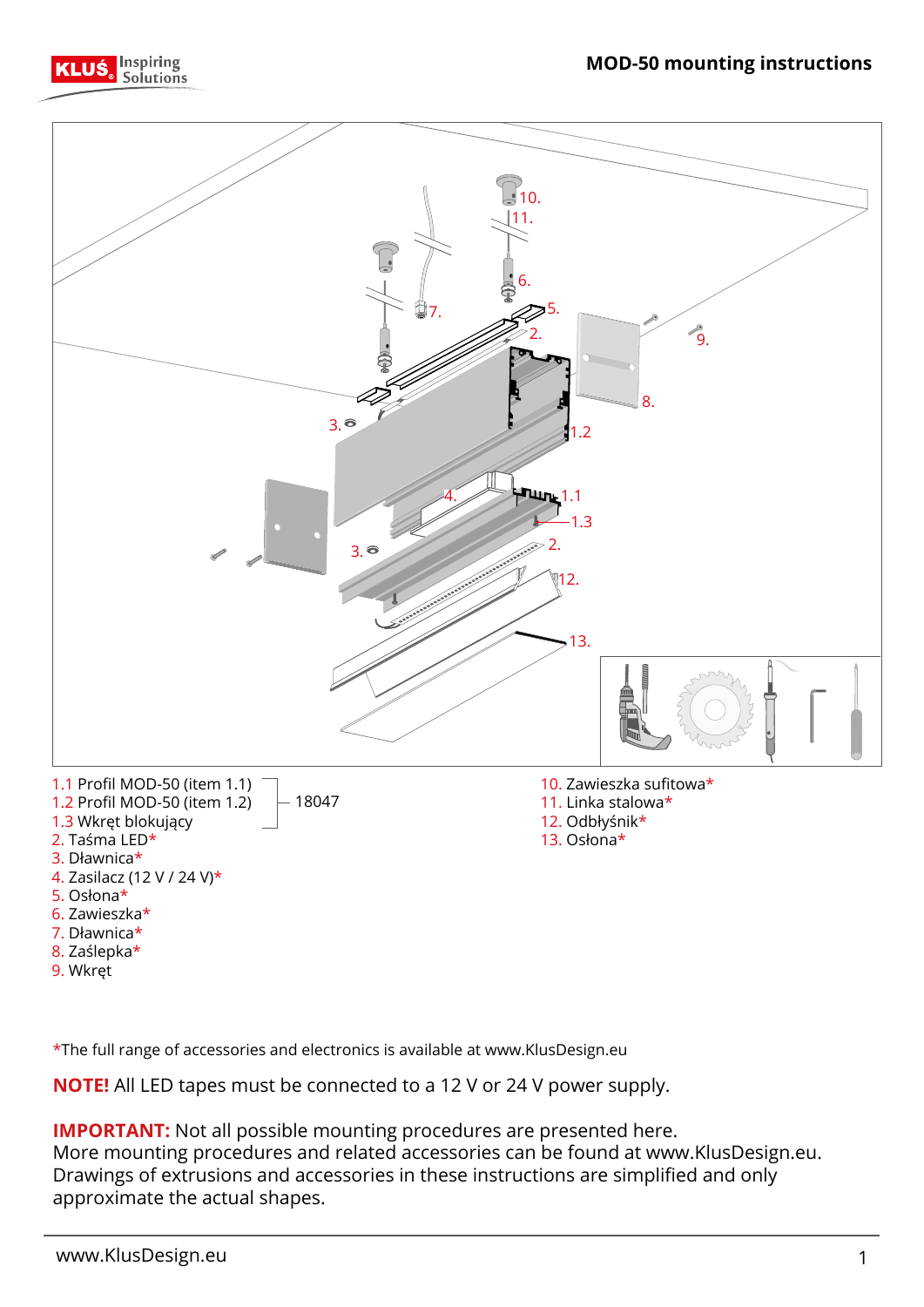



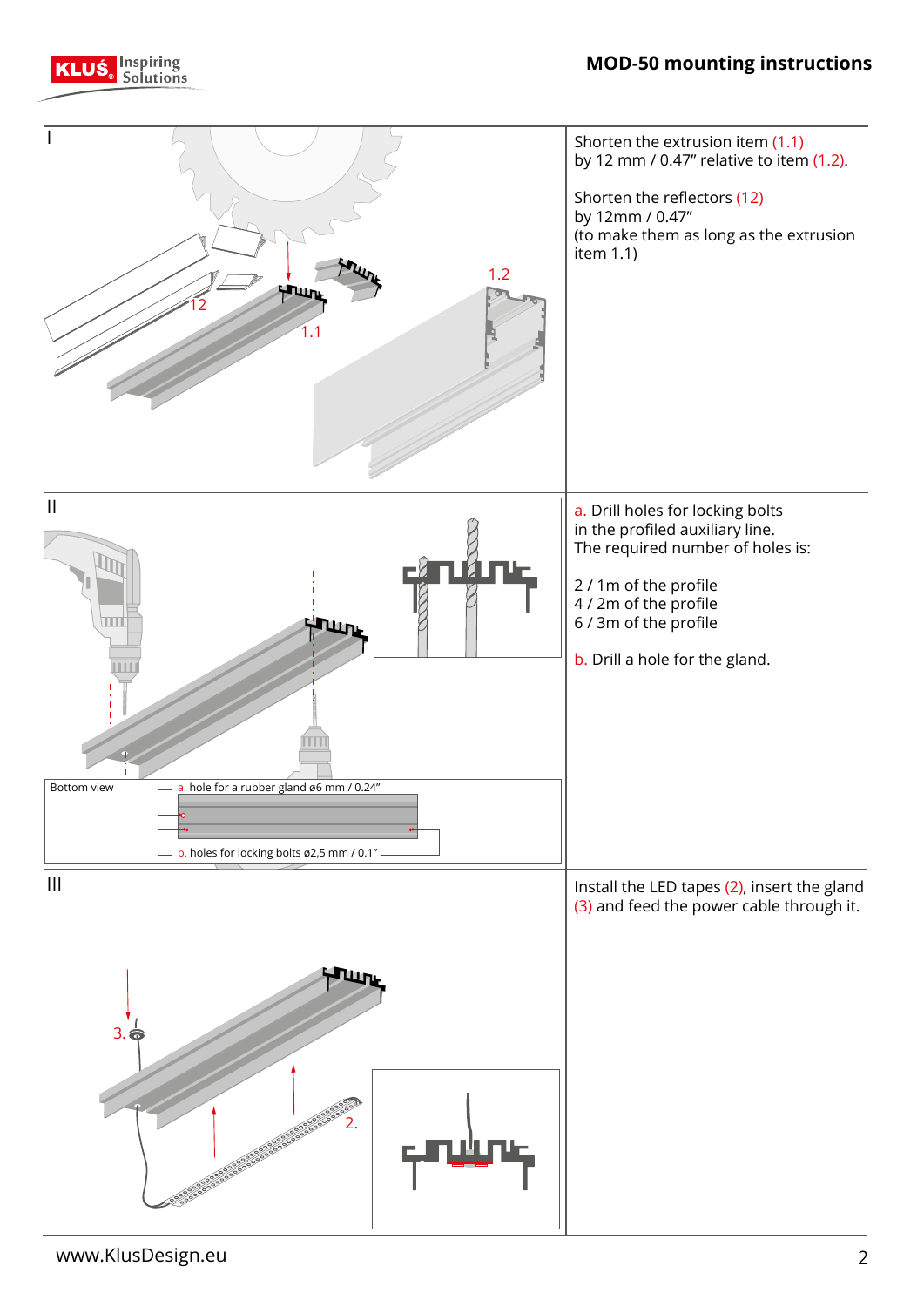

**Inspiring**<br>• Solutions

KLUŚ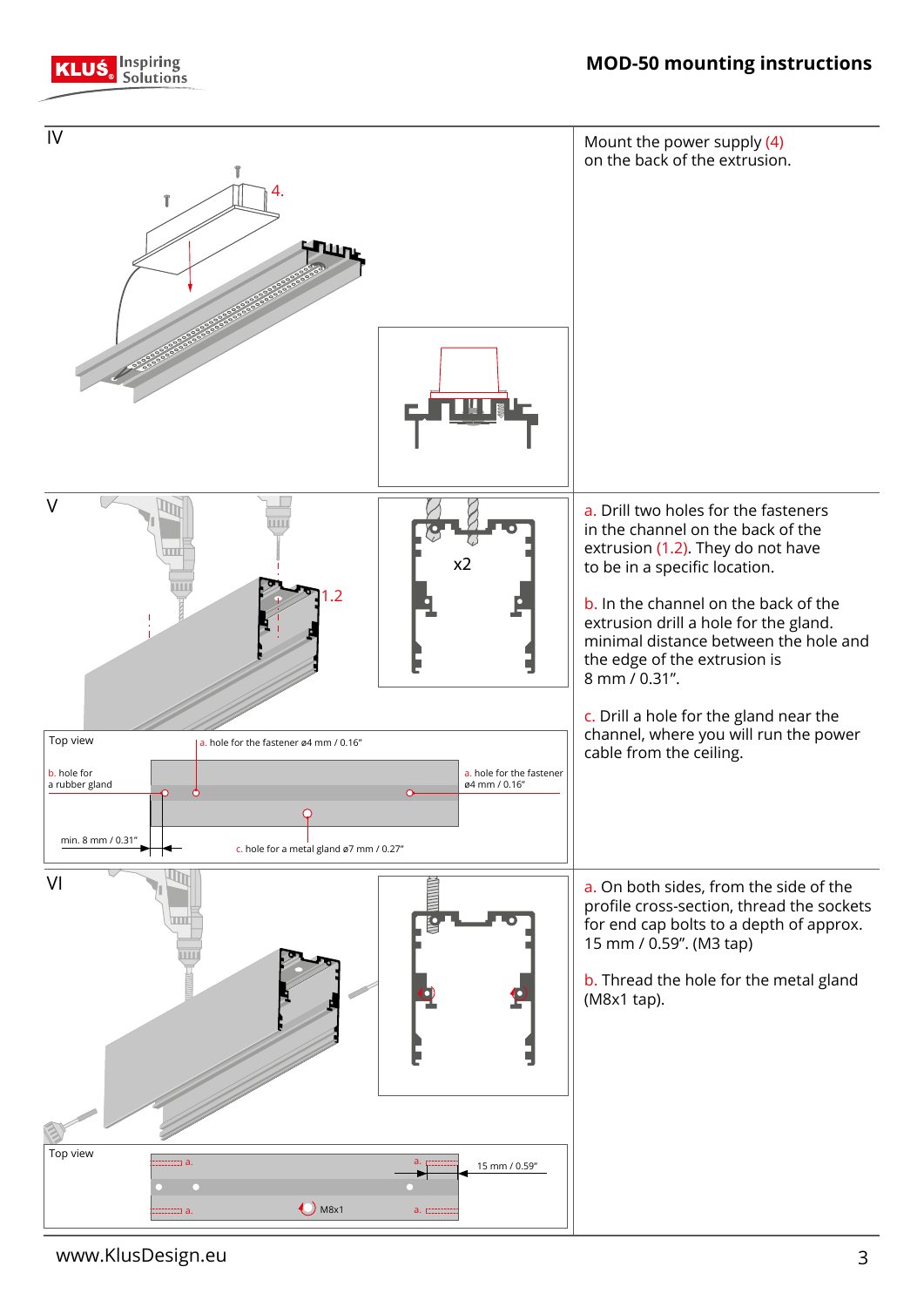

**KLUŚ** Inspiring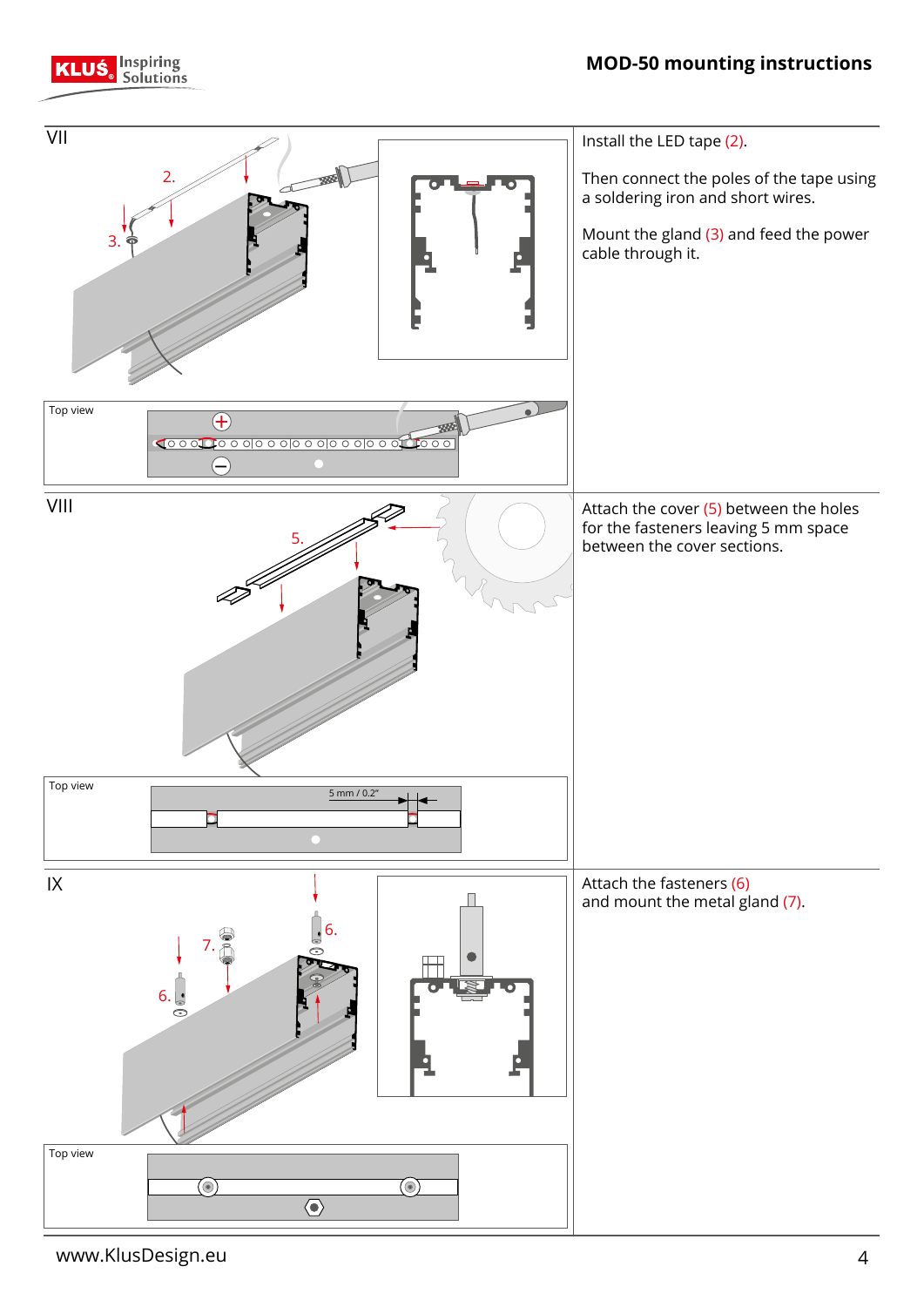



**KLUŚ** Solutions